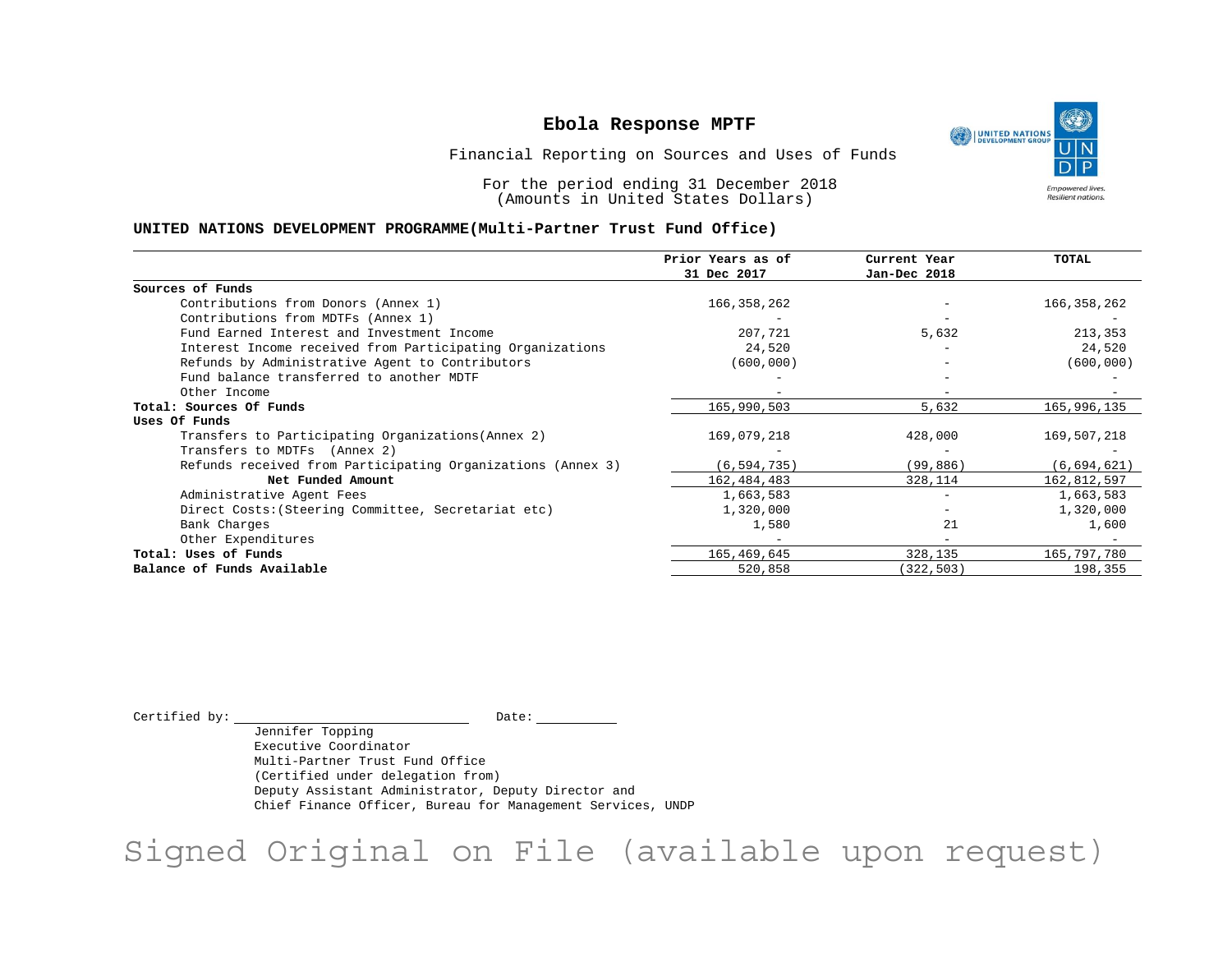O UNITED NATIONS **Empowered lives** Resilient nations.

### Financial Reporting on Sources and Uses of Funds

For the period ending 31 December 2018 (Amounts in United States Dollars)

### **UNITED NATIONS DEVELOPMENT PROGRAMME(Multi-Partner Trust Fund Office)**

**Annex - 1: Contributions**

|                                | Prior Years as of | Current Year             | <b>TOTAL</b> |
|--------------------------------|-------------------|--------------------------|--------------|
|                                | 31 Dec 2017       | Jan-Dec 2018             |              |
| From Contributors              |                   |                          |              |
| GOVERNMENT OF AUSTRALIA        | 8,755,000         | $\overline{\phantom{m}}$ | 8,755,000    |
| GOVERNMENT OF BELGIUM          | 8,945,028         |                          | 8,945,028    |
| GOVERNMENT OF BOLIVIA          | 1,000,000         |                          | 1,000,000    |
| GOVERNMENT OF BRAZIL           | 602,845           |                          | 602,845      |
| GOVERNMENT OF CANADA           | 7,154,056         |                          | 7,154,056    |
| GOVERNMENT OF CHILE            | 300,000           |                          | 300,000      |
| GOVERNMENT OF CHINA            | 11,000,000        |                          | 11,000,000   |
| GOVERNMENT OF COLOMBIA         | 100,000           |                          | 100,000      |
| GOVERNMENT OF CYPRUS           | 6,350             |                          | 6,350        |
| GOVERNMENT OF CZECH REPUBLIC   | 205,052           |                          | 205,052      |
| GOVERNMENT OF DENMARK          | 5,042,695         |                          | 5,042,695    |
| GOVERNMENT OF ESTONIA, REPUBLI | 50,216            |                          | 50,216       |
| GOVERNMENT OF FINLAND          | 8,824,590         |                          | 8,824,590    |
| GOVERNMENT OF GEORGIA, REPUBLI | 25,000            |                          | 25,000       |
| GOVERNMENT OF GERMANY          | 11,606,933        |                          | 11,606,933   |
| GOVERNMENT OF GUYANA           | 50,363            |                          | 50,363       |
| GOVERNMENT OF INDIA            | 10,000,000        |                          | 10,000,000   |
| GOVERNMENT OF ISRAEL           | 8,750,000         |                          | 8,750,000    |
| GOVERNMENT OF JAPAN            | 5,940,000         |                          | 5,940,000    |
| GOVERNMENT OF KAZAKHSTAN       | 50,000            |                          | 50,000       |
| GOVERNMENT OF LATVIA, REPUBLIC | 48,876            |                          | 48,876       |
| GOVERNMENT OF LUXEMBOURG       | 902,060           |                          | 902,060      |
| GOVERNMENT OF MALAYSIA         | 100,000           |                          | 100,000      |
| GOVERNMENT OF MALTA            | 62,295            |                          | 62,295       |
| GOVERNMENT OF MAURITIUS        | 20,000            |                          | 20,000       |
| GOVERNMENT OF NEW ZEALAND      | 1,169,400         |                          | 1,169,400    |
| GOVERNMENT OF NORWAY           | 2,061,147         |                          | 2,061,147    |
| GOVERNMENT OF PERU             | 48,479            |                          | 48,479       |
| GOVERNMENT OF PHILIPPINES      | 2,041,742         |                          | 2,041,742    |
| GOVERNMENT OF PORTUGAL         | 30,293            |                          | 30,293       |
| GOVERNMENT OF REPUBLIC OF KORE | 10,000,000        |                          | 10,000,000   |
| GOVERNMENT OF ROMANIA          | 40,000            |                          | 40,000       |
| GOVERNMENT OF RUSSIAN FEDERATI | 1,000,000         |                          | 1,000,000    |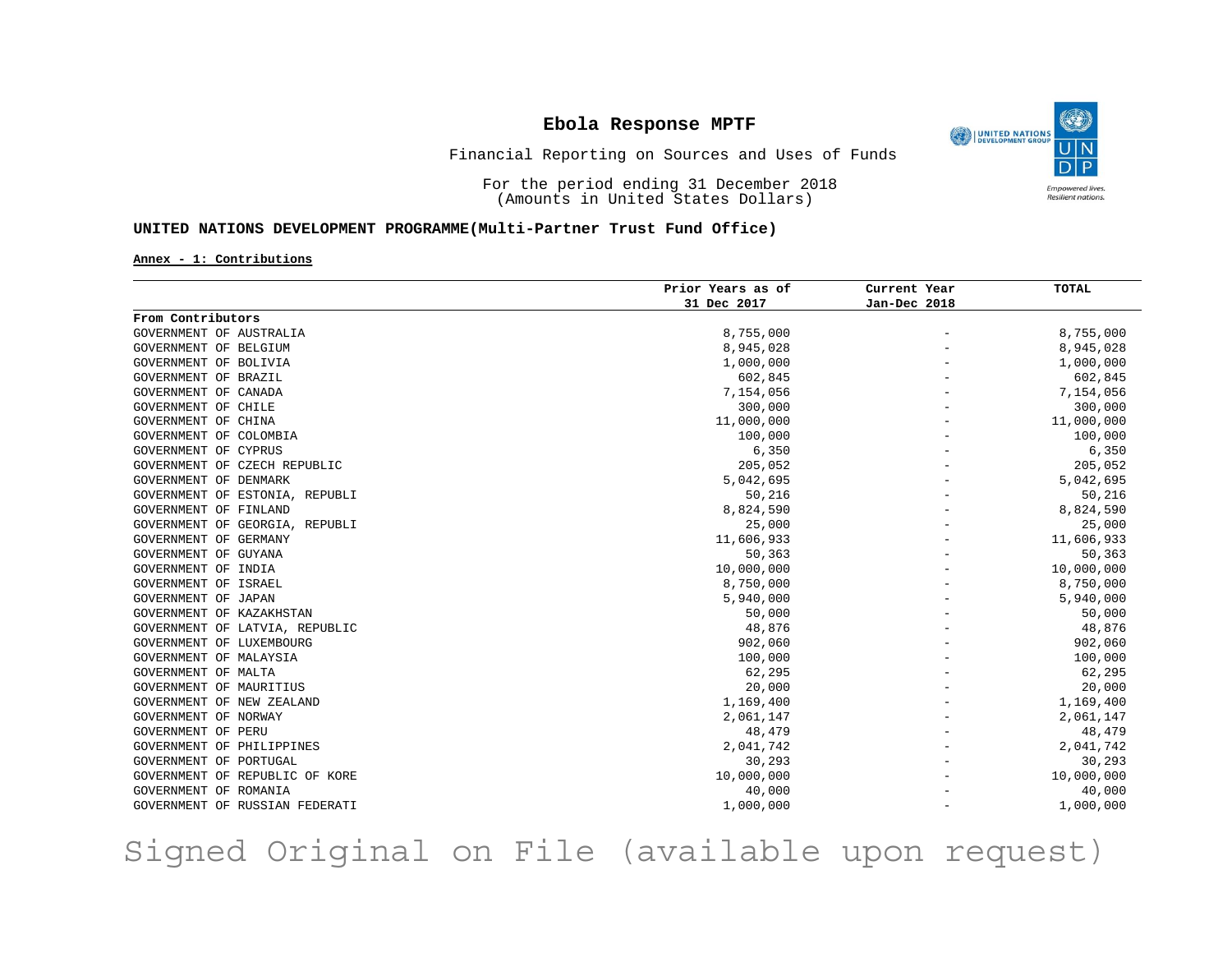

Financial Reporting on Sources and Uses of Funds

For the period ending 31 December 2018

|                                                                       | Amounts in United States Dollars) |                          | Resilient nations. |
|-----------------------------------------------------------------------|-----------------------------------|--------------------------|--------------------|
| UNITED NATIONS DEVELOPMENT PROGRAMME(Multi-Partner Trust Fund Office) |                                   |                          |                    |
| GOVERNMENT OF TOGO                                                    | 1,581                             | $\overline{\phantom{m}}$ | 1,581              |
| GOVERNMENT OF TURKEY                                                  | 1,500,000                         |                          | 1,500,000          |
| GOVERNMENT OF UNITED KINGDOM                                          | 31,884,000                        |                          | 31,884,000         |
| GOVERNMENT OF VENEZUELA                                               | 5,000,000                         |                          | 5,000,000          |
| Government of Montenegro                                              | 5,000                             |                          | 5,000              |
| HOLY SEE                                                              | 20,000                            | $\overline{\phantom{m}}$ | 20,000             |
| IRISH AID                                                             | 1,233,100                         |                          | 1,233,100          |
| Non-profit Organization                                               | 20,000                            |                          | 20,000             |
| PRIVATE SECTOR                                                        | 10,350                            |                          | 10,350             |
| Royal Charity Org. Bahrain                                            | 1,000,000                         | $\overline{\phantom{m}}$ | 1,000,000          |
| SWEDISH INT'L DEVELOPMENT COOP                                        | 13, 217, 001                      |                          | 13, 217, 001       |
| SWISS AGY FOR DEVELOPMENT & CO                                        | 4,927,079                         |                          | 4,927,079          |
| UN Foundtn/UN Partnrshp Office                                        | 300,371                           |                          | 300,371            |
| Volvo Group                                                           | 1,307,360                         |                          | 1,307,360          |
| Total: Contributions                                                  | 166, 358, 262                     |                          | 166,358,262        |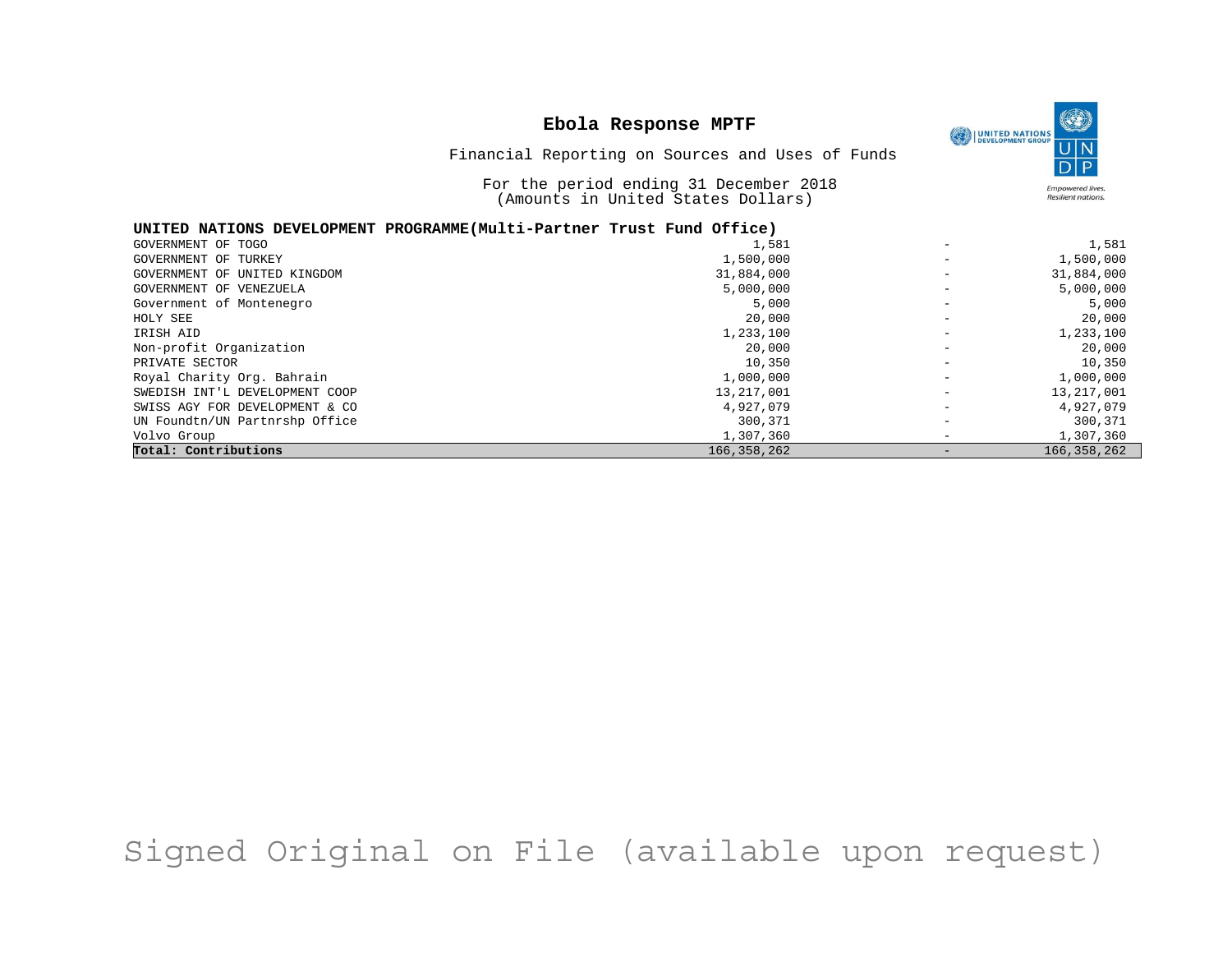

Financial Reporting on Sources and Uses of Funds

For the period ending 31 December 2018 (Amounts in United States Dollars)

### **UNITED NATIONS DEVELOPMENT PROGRAMME(Multi-Partner Trust Fund Office)**

**Annex - 2: Transfers**

|                                | Prior Years as of | Current Year             | TOTAL        |
|--------------------------------|-------------------|--------------------------|--------------|
|                                | 31 Dec 2017       | Jan-Dec 2018             |              |
| To Participating Organizations |                   |                          |              |
| FAO                            | 212,166           | $\overline{\phantom{a}}$ | 212,166      |
| ICAO                           | 1,000,000         | $\qquad \qquad -$        | 1,000,000    |
| ILO                            | 284,620           | $\overline{\phantom{a}}$ | 284,620      |
| IOM                            | 600,000           | $\overline{\phantom{a}}$ | 600,000      |
| UNAIDS                         | 165,850           | $\overline{\phantom{a}}$ | 165,850      |
| UNDP                           | 34, 417, 895      | $\qquad \qquad -$        | 34, 417, 895 |
| UNFPA                          | 9,817,819         | $\qquad \qquad -$        | 9,817,819    |
| UNHABITAT                      | 246,100           | $\qquad \qquad -$        | 246,100      |
| UNICEF                         | 25,686,754        | $\qquad \qquad -$        | 25,686,754   |
| UNMEER                         | 8,321,632         | $\overline{\phantom{a}}$ | 8,321,632    |
| UNOPS                          | 4,501,490         | $\overline{\phantom{a}}$ | 4,501,490    |
| <b>UNWOMEN</b>                 | 472,673           | $\qquad \qquad -$        | 472,673      |
| WFP                            | 40,611,862        | $\overline{\phantom{0}}$ | 40,611,862   |
| WHO                            | 44,060,357        | 428,000                  | 44,488,357   |
| Total Transfers                | 170,399,218       | 428,000                  | 170,827,218  |